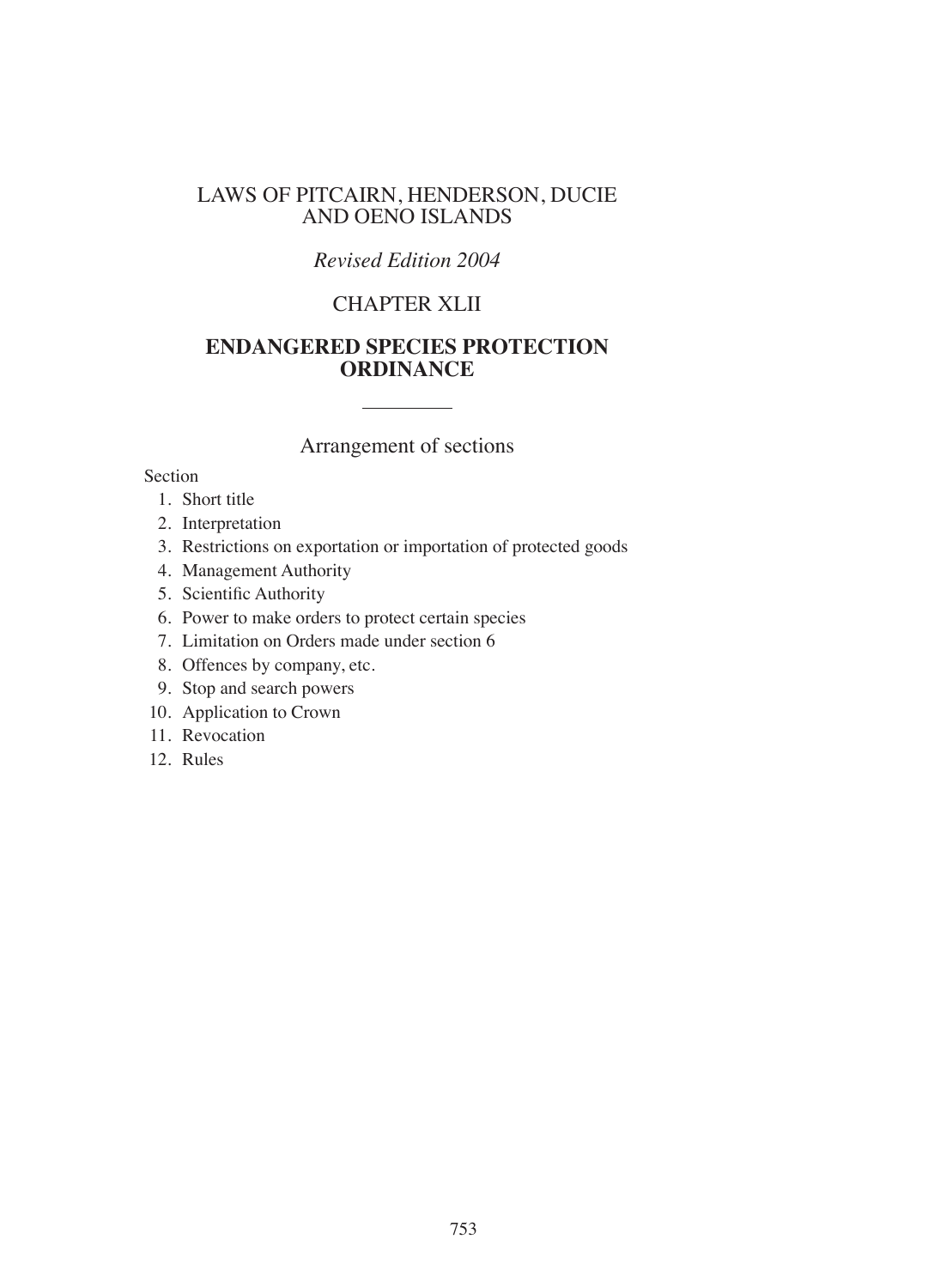### **ENDANGERED SPECIES PROTECTION ORDINANCE**

An ordinance to provide for the protection of endangered, endemic and indigenous species of animals and plants and to regulate the trade in endangered species

[26 May 2004]

**1.** This ordinance may be cited as the Endangered Species Protection Ordinance.

**2.** In this ordinance, unless the contrary intention appears—

- **authorised person** means a person empowered in writing by the Management Authority or the Governor to perform any specified function under this ordinance;
- **CITES** means the Convention on International Trade in Endangered Species of Wild Fauna and Flora that was concluded in Washington on 3 March 1973; and references to any particular provision of CITES are references to that provision as it appears in the version of CITES, as is in force at the relevant time, that is published in the Treaty Series issued by Her Majesty's Stationery Ofice in the United Kingdom;
- **export** means to take, or cause to be taken, out of the Islands;

**import** means to bring, or cause to be brought, into the Islands, including for the purpose of export;

- **introduction from the sea** means transportation into the territory of specimens of any species which were taken in the marine environment not under the jurisdiction of the territory
- **Management Authority** means the Management Authority for the Islands for the purpose of CITES, as provided for in section 4;
- **protected goods** means any specimen of a species that is for the time being included in Appendix I, Appendix II or Appendix III to CITES;
- **re-export** means export of any specimen that has previously been imported;
- **Scientific Authority** means the Scientific Authority for the Islands for the purpose of CITES, as provided for in section 5;
- **species** means any species, subspecies or geographically separate population thereof;

**specimen** means

(i) any animal or plant, whether alive or dead;

Short title

Interpretation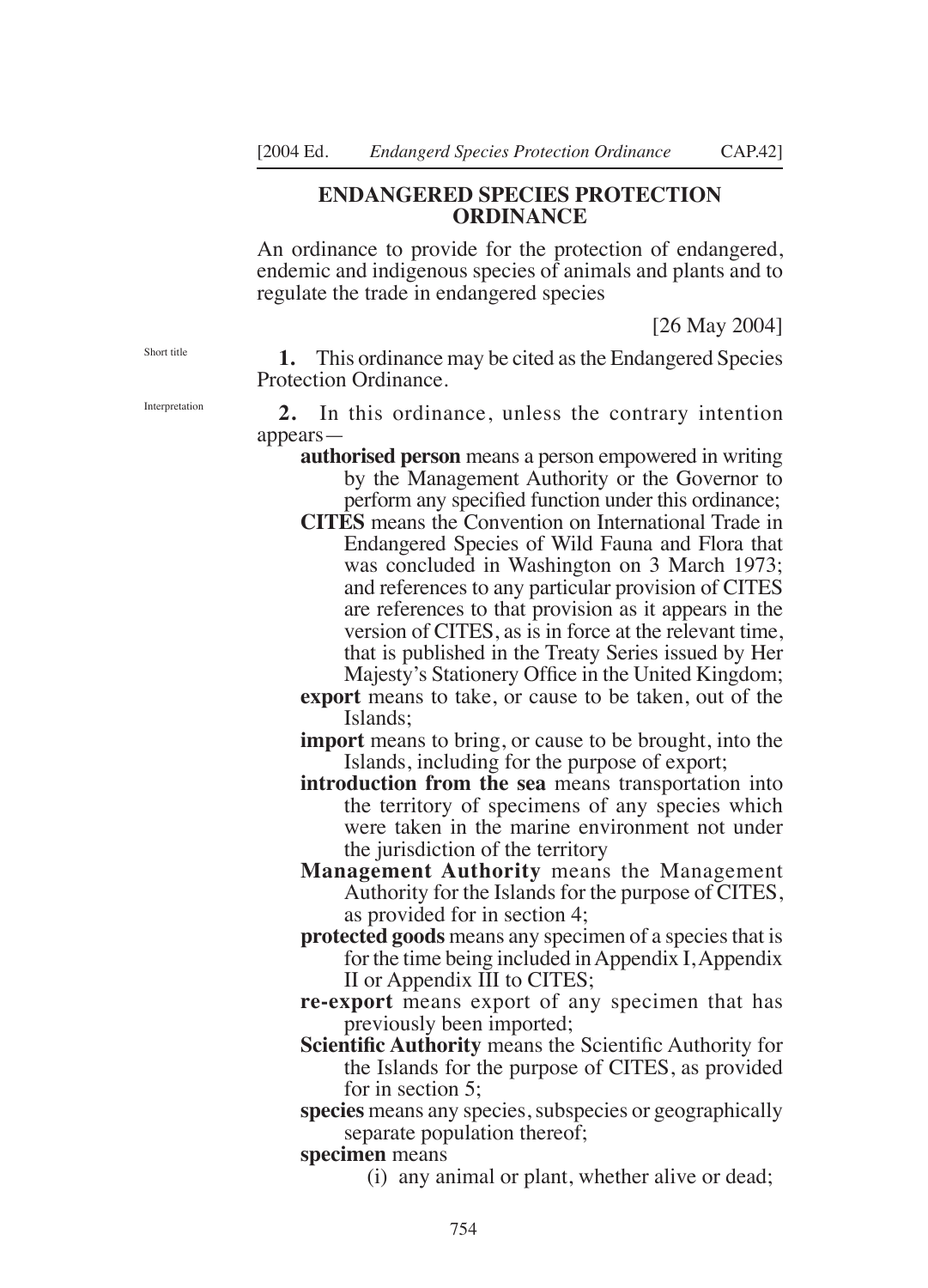- (ii) in the case of an animal: for species included in Appendices I and II, any readily recognisable part or derivative thereof; and for species included in Appendix III, any readily recognisable part or derivative thereof specified in Appendix III in relation to the species; and
- (iii) in the case of a plant: for species included in Appendix I, any readily recognisable part or derivative thereof; and for species included in Appendices II and III, any readily recognisable part or derivative thereof specified in Appendices II and III in relation to the species;
- **the Islands** means the Islands of Pitcairn, Henderson, Ducie and Oeno or any of them;
- trade means export, re-export, import and introduction from the sea.

**3.**—(1) Save in accordance with a licence issued by the Management Authority under this ordinance, the exportation or the importation of any protected goods is prohibited. Any such licence may be revoked or modified by the Authority at any time.

(2) A licence issued under this ordinance shall be in accordance with the provisions of Article VI of CITES and in the case of exportation of any protected goods may be used only within six months of the date upon which it was issued.

(3) The reference in subsection (1) to a licence issued under this ordinance is a reference to such a licence issued prior to the exportation or importation to which it relates:

Provided that the Management Authority may in any exceptional case to which subsection (4) applies and when satisfied that proper regard is being had to the relevant recommendations in that behalf issued by the competent authority under CITES, issue a licence in respect of an exportation or an importation that has already taken place.

(4) This subsection applies to any case where the failure to license prior to exportation or importation is not attributable to the exporter or the importer and the export and import of the specimens concerned are otherwise in compliance with CITES and the relevant legislation of the countries of export and import.

(5) Where any protected goods are being exported or imported or have been imported, a Police Oficer or other authorised person may require any person having possession or control of those goods to furnish proof that its exportation

Restrictions on exportation or importation of protected goods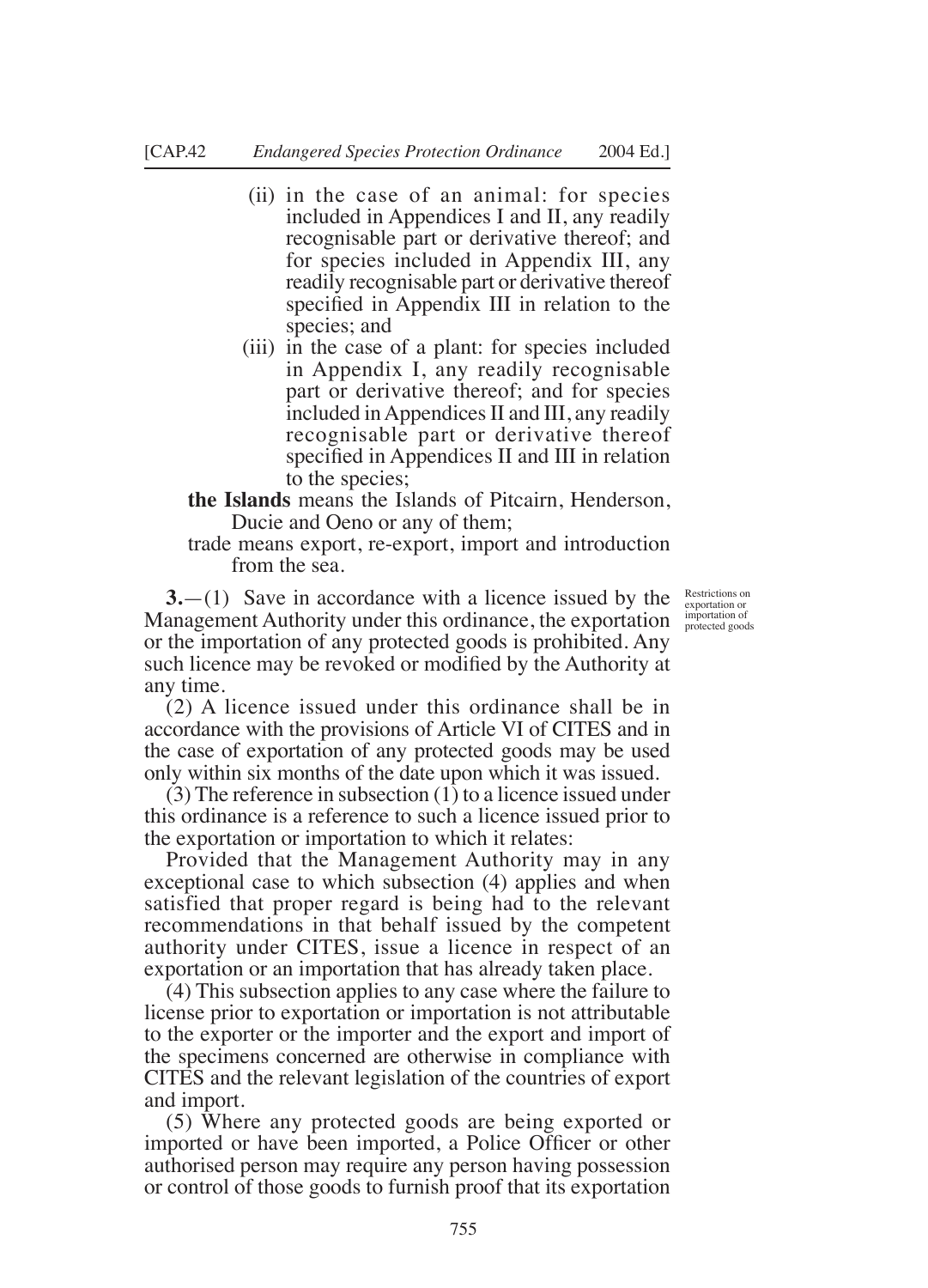or importation is or was not unlawful under this section; and if such proof is not furnished to the satisfaction of the Management Authority, the goods shall be forfeited to the Crown and shall be disposed of in such manner as the Governor may direct.

(6) Any person who contravenes subsection (1) commits an offence and shall be liable—

- (a) on summary conviction in the Magistrate's Court, to a fine not exceeding \$1000 or imprisonment for a term not exceeding 18 months; or
- (b) on conviction on information by the Supreme Court, to a fine not exceeding  $$1,000,000$  or imprisonment for a term not exceeding 5 years.

(7) Where any person is convicted of an offence under subsection (6) the goods in respect of which the offence was committed shall, without further order, be forfeited to the Crown and shall be disposed of in such manner as the Governor may direct.

(8) Any person who, for the purpose of obtaining, whether for himself or herself, or for another, the issue of a licence under subsection (1) above—

- (a) makes any statement which he or she knows to be false in a material particular; or
- (b) furnishes a document or information which he or she knows to be false in a material particular; or
- (c) recklessly makes a statement or furnishes a document or information which is false in a material particular,

commits an offence and shall be liable, on summary conviction, to a fine not exceeding \$2000 or to imprisonment for a period not exceeding 18 months or to both such fine and such imprisonment.

**4.**—(1) The Management Authority for the Islands for the purpose of CITES shall be such person or persons as the Governor shall from time to time appoint in that behalf.

(2) Before exercising any of its powers under section 3 involving a scientific question, the Management Authority shall obtain the advice of the Scientific Authority:

Provided that the exercise of any such power involving a scientific question, shall not be invalidated by reason only of a failure to comply with this subsection.

**5.**—(1) The Scientific Authority for the Islands for the purpose of CITES shall be such person or persons as the Governor shall from time to time appoint in that behalf.

(2) The function of the Scientiic Authority is to advise the

Management Authority

Scientific Authority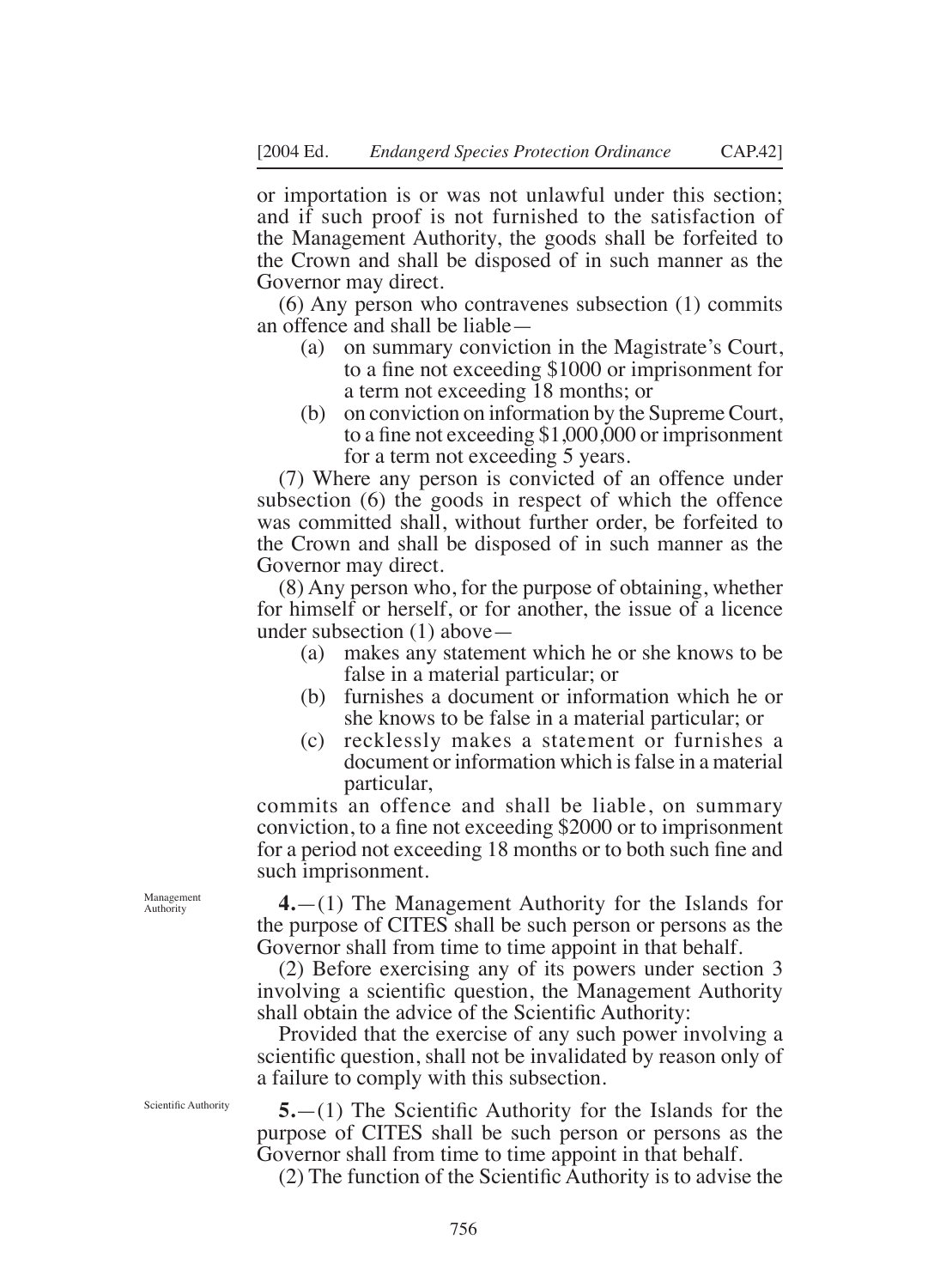Management Authority or, as appropriate, the Governor—

- (a) on the exercise of the Management Authority's powers under section 3 which involve a scientiic question;
- (b) on any matter relating to the administration of this ordinance on which its advice is sought or on which it wishes to tender advice; and
- (c) generally, on matters relating to endangered species on which its advice is sought or on which it wishes to tender advice.

**6.**—(1) Notwithstanding the powers conferred upon the Management Authority by section 3, the Governor may by order—

- (a) prohibit the importation or exportation of any article or substance the importation or exportation of which is liable to endanger the welfare or continued existence in the Islands of any plant or animal; or
- (b) prohibit the taking, damaging or killing of any specific plant or animal; or
- (c) prohibit the use of an article or substance the use of which is liable to damage the welfare or continued existence in the Islands of any plant or animal; or
- (d) prohibit the growing or cultivation of any plant if the growing or cultivation of the plant is liable to damage the welfare or continued existence in the Islands of any plant or animal; or
- (e) prohibit the keeping of any animal if the keeping of the animal is liable to damage the welfare or continued existence in the Islands of any plant or animal.

(2) The Governor may by Order require the owner or occupier of any land to remove within the period specified in the Order any plant or species of plant growing on the land if the growth of that plant or species of plant is liable to damage the welfare or continued existence in the Islands of any plant or animal.

(3) The Governor may by Order declare any area of land to be an endemic management zone where habitat protection measures specified in the Order are in force.

(4) An Order made under this section may be to any degree general or specific but shall in any event include any goods that are protected goods.

(5) Any person failing to comply with an order made under subsection (1) of this section commits an offence and is liable

(a) on summary conviction in the Magistrate's Court, to a fine not exceeding \$1000 or imprisonment for

Power to make orders to protect certain species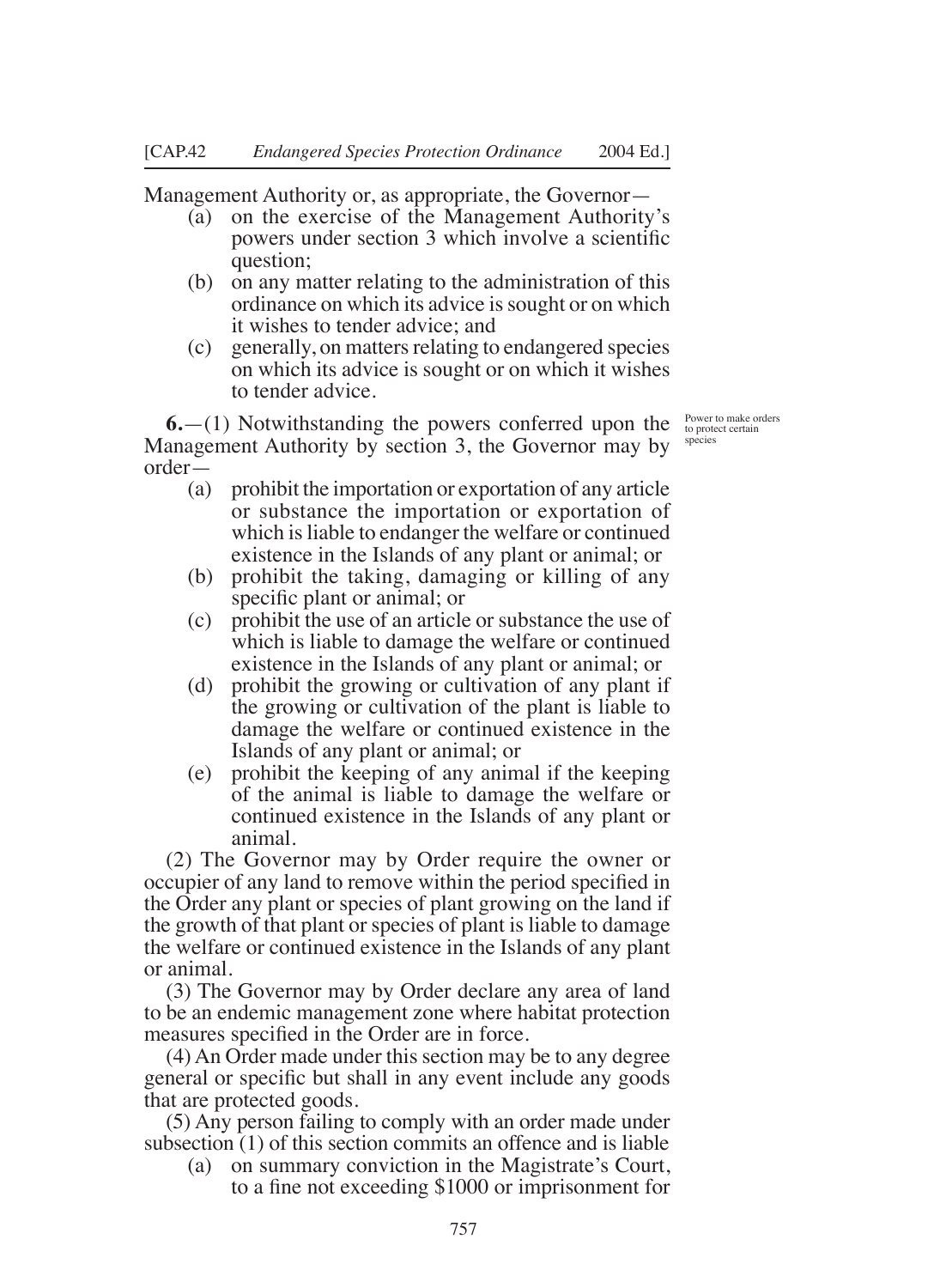a term not exceeding 18 months; or

(b) on conviction on information by the Supreme Court, to a fine not exceeding  $$1,000,000$  or imprisonment for a term not exceeding 5 years.

(6) Any person failing to comply with an order made under subsection (2) of this section commits an offence and is liable, on summary conviction, to a fine not exceeding \$1000.

(7) Any person failing to comply with a habitat protection measure specified in an Order made under subsection (3) of this section commits an offence and is liable, on summary conviction, to a fine not exceeding \$1000.

Limitation on Orders made under section 6

Offences by company,

etc.

**7.** An Order cannot be made under section 6 except to protect and encourage the continued existence of any species of plant or animal endemic or indigenous to the Islands

**8.**—(1) If an offence under this ordinance is committed by a company, irm, or other association of individuals whether incorporated or not, each—

- (a) director and oficer of the company; or
- (b) partner and officer of the firm; or
- (c) member and person concerned in the management of the affairs of the association,

as the case may be, is severally liable to be prosecuted and punished for the offence as a principal offender, unless the act or omission constituting the offence took place without his or her knowledge, consent or connivance.

(2) A person may be prosecuted by virtue of subsection (1) whether or not the company, irm or other association of individuals is prosecuted.

**9.**—(1) The powers conferred by this section are without prejudice to the powers conferred, in any particular case, by any other law as to criminal procedure or evidence in force in the Islands.

(2) For the purposes of this ordinance, any Police Oficer or other authorised person may—

- (a) stop, board and search any ship, aircraft or vehicle if he or she has reason to suspect that there is therein anything liable to seizure; and
- (b) stop and search any person and search the property of any person if he or she has reason to suspect that that person has in his or her possession anything liable to seizure; and
- (c) enter and search any premises, being premises in which he or she has reason to suspect that an imported living specimen is being held, for the purpose of ascertaining whether any condition to

Stop and search powers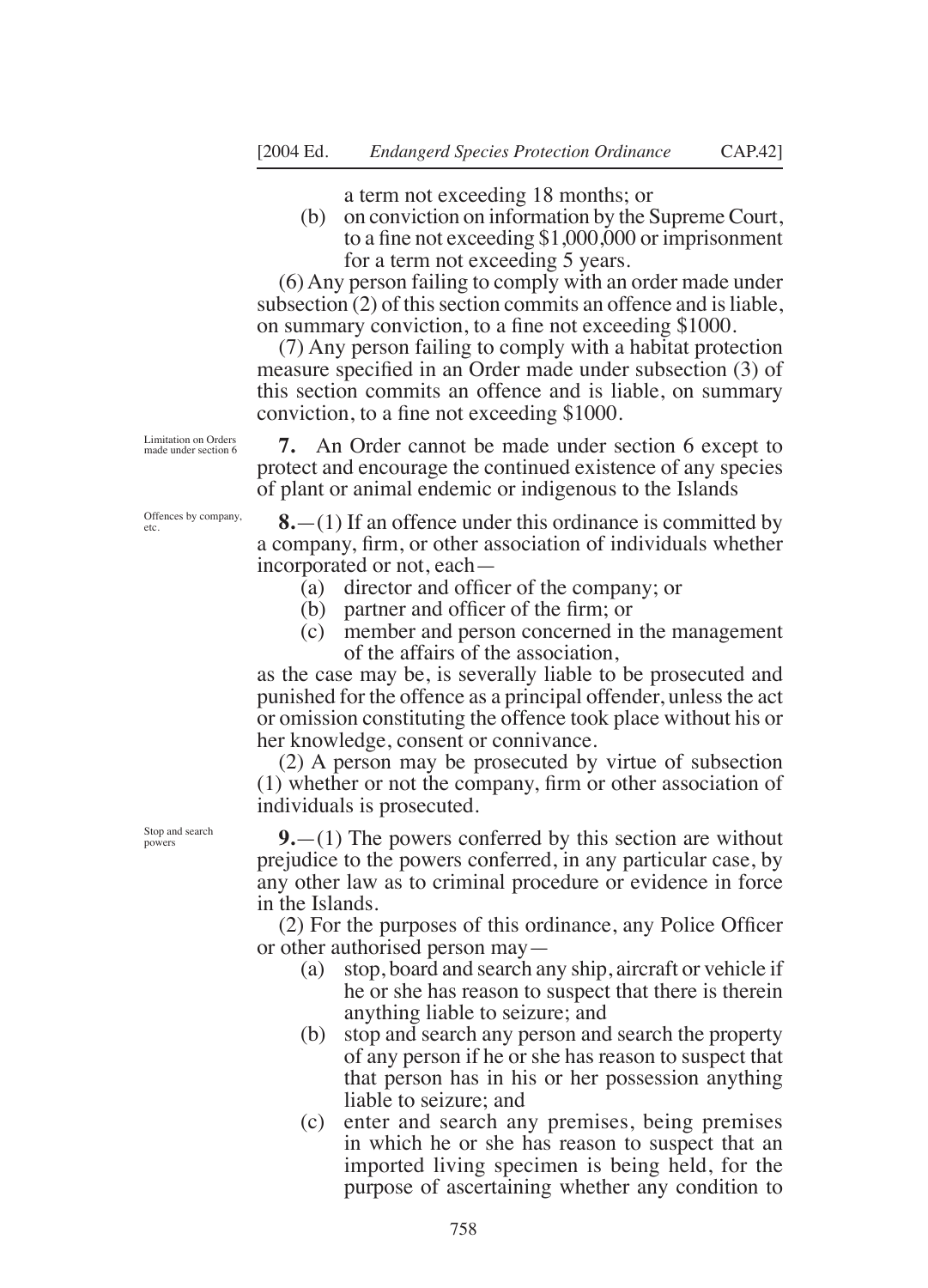which the relevant importation licence is subject and which relates to the housing or care of that specimen is being complied with:

Provided that no person shall be searched in pursuance of the powers conferred by paragraph (b) otherwise than by a person of the same gender.

(3) Where it appears to a Magistrate upon the oath of any person, that there is reasonable cause to believe that there is in any place or premises, anything liable to seizure, he or she may, by warrant directed to a Police Oficer or any other authorised person, empower him or her to enter, by force if necessary, and search the place or premises named in the warrant and to seize anything therein which is liable to seizure.

(4) For the purposes of this section, any protected goods imported in contravention of this ordinance are liable to seizure.

**10.** This ordinance binds the Crown but nothing in this ordinance renders the Crown liable to prosecution for an offence under this ordinance.

**11.** Part III of the Local Government Regulations entitled "PLANT AND ANIMAL QUARANTINE" is hereby revoked.

**12.** The Governor shall have power, after consultation with the Management Authority, to make any rules for the eficient administration and implementation of this ordinance.

Application to Crown

Revocation

Rules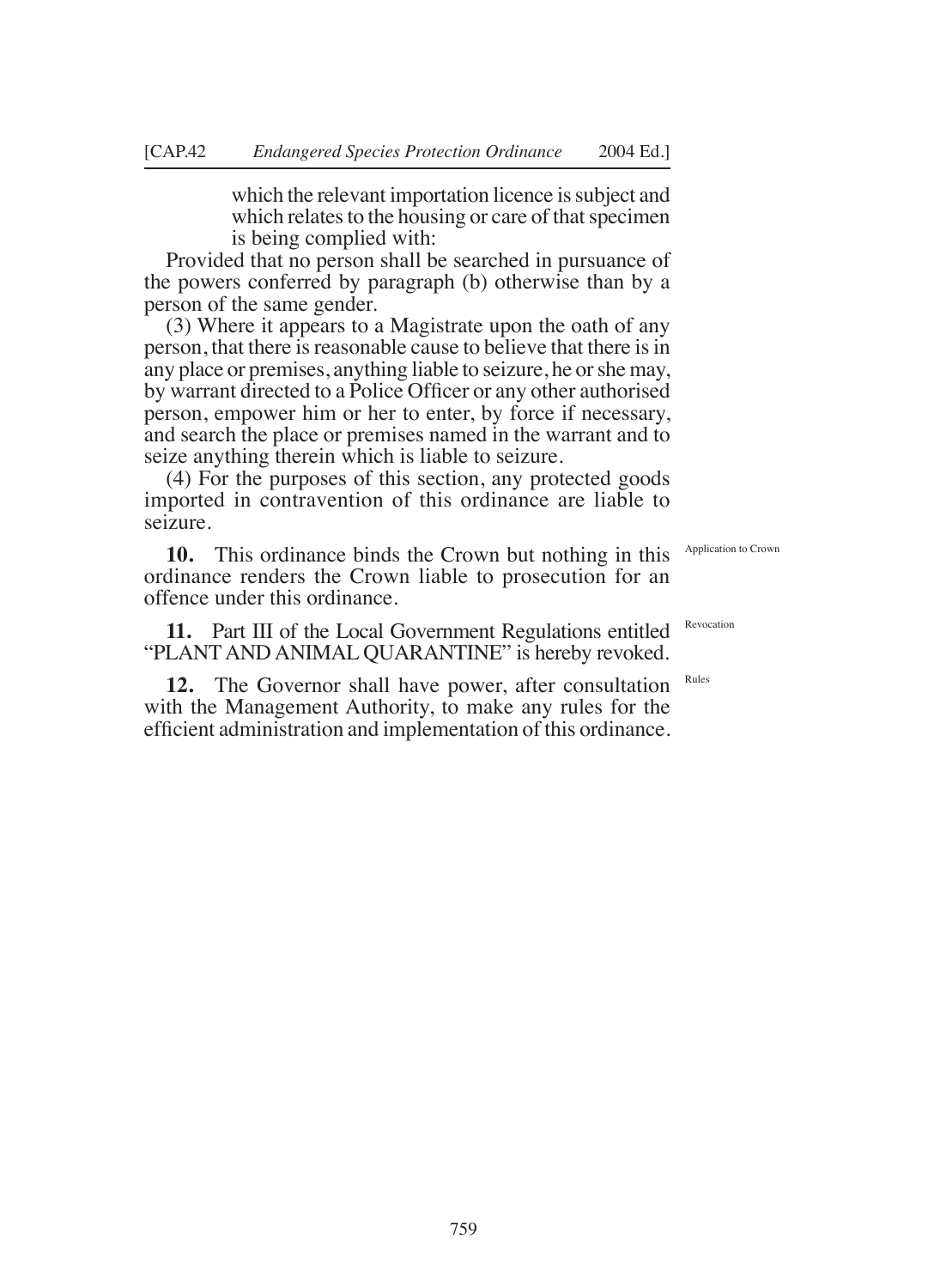## **PITCAIRN, HENDERSON, DuCIE AND OENO ISLANDS**

# **NOTICE OF APPOINTMENT OF SCIENTIFIC AuTHORITY**

In exercise of the powers conferred by section 2 of the Endangered Species Protection Ordinance 2004

I hereby appoint the person holding ofice for the time being as Director of Bio-Security to be the Scientiic Authority for the Islands for the purpose of the Convention on International Trade in Endangered Species of Wild Flora and Fauna concluded in Washington on 3 March 1973.

Dated the 28th day of May 2004

Richard T. Fell Governor